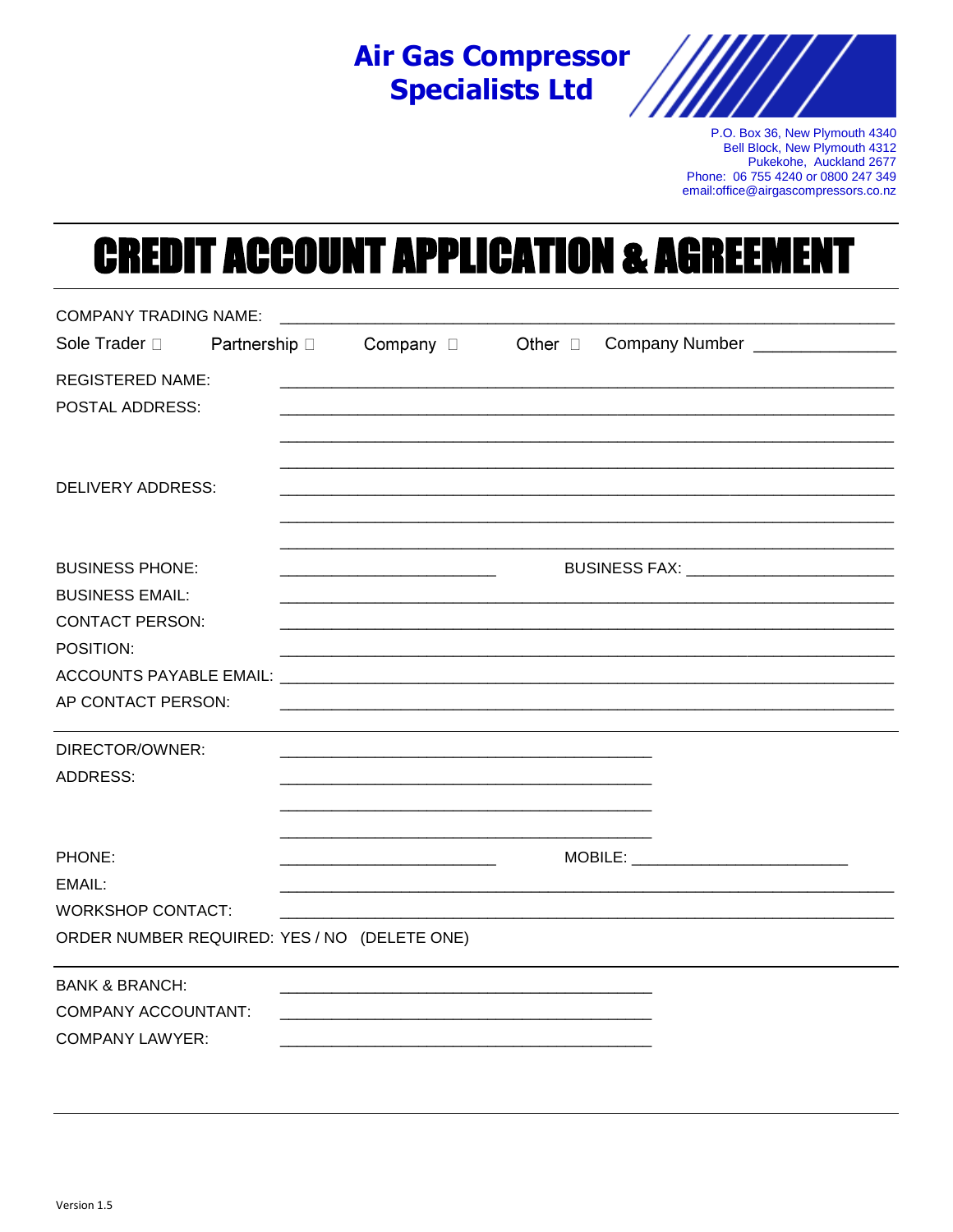# **CREDIT REFERENCES:**

Please submit the names of THREE suppliers (Referees) with whom the Customer currently holds credit accounts (do not include financial institutions, credit card companies, HPs, service stations, phone companies or utility companies). By submitting these names the Customer authorises Air Gas Compressor Specialists Ltd to request and receive information from the Customers' referees and from any other third party regarding the credit worthiness and business practices of the Customer.

| (1) | <b>PHONE</b>        |
|-----|---------------------|
| (2) | <b>PHONE</b>        |
| (3) | <b>PHONE</b><br>. . |

# **ACCEPTANCE OF TERMS OF TRADE:**

On behalf of the Customer, I/we agree to Air Gas Compressor Specialists Terms of Trade attached to this Credit Application. Unless otherwise agreed in writing by Air Gas Compressor Specialists, I/we agree that all Goods and Services provided by Air Gas Compressor Specialists to the Customer are supplied on Air Gas Compressor Specialists Terms of Trade and that the Customers' own terms of trade do not apply.

| SIGNED:               | DATE: |
|-----------------------|-------|
| POSITION <sup>.</sup> |       |

# **PERSONAL GUARANTEE:**

I/We \_\_\_\_\_\_\_\_\_\_\_\_\_\_\_\_\_\_\_\_\_\_\_\_\_\_\_\_\_\_\_\_\_\_\_\_\_\_\_\_\_\_\_\_\_\_\_\_\_\_\_\_\_\_\_\_\_\_\_\_\_\_\_\_ (Full Names) hereby guarantee that due and punctual performance by the above company/person(s) of debt and obligations which are now or may in the future be owed to the Owner.

I/we acknowledge receipt of a copy of this Credit Application and Terms of Trade.

1/We acknowledge and accept the Owner's Terms of Trade and Conditions.

1/We understand that failure to adhere to these terms may result in the cancellation of credit facilities.

1/We authorise the Owner to collect any information as may be required to evaluate my/our credit worthiness.

I/We also consent to the passing of information to Credit Agencies, if I/We fail to meet My/Our financial commitment.

I/we understand that legal advice should be obtained as to the effect of the above guarantee and the potential liability of me/us as Guarantor.

I/we confirm that I/we have obtained or elected not to obtain such advice and have agreed to provide this guarantee.

| Witnessed in the Presence of: |  |
|-------------------------------|--|
|                               |  |
|                               |  |
|                               |  |
|                               |  |
|                               |  |

**Please Return Credit Application to: [office@airgascompressors.co.nz](mailto:office@airgascompressors.co.nz)**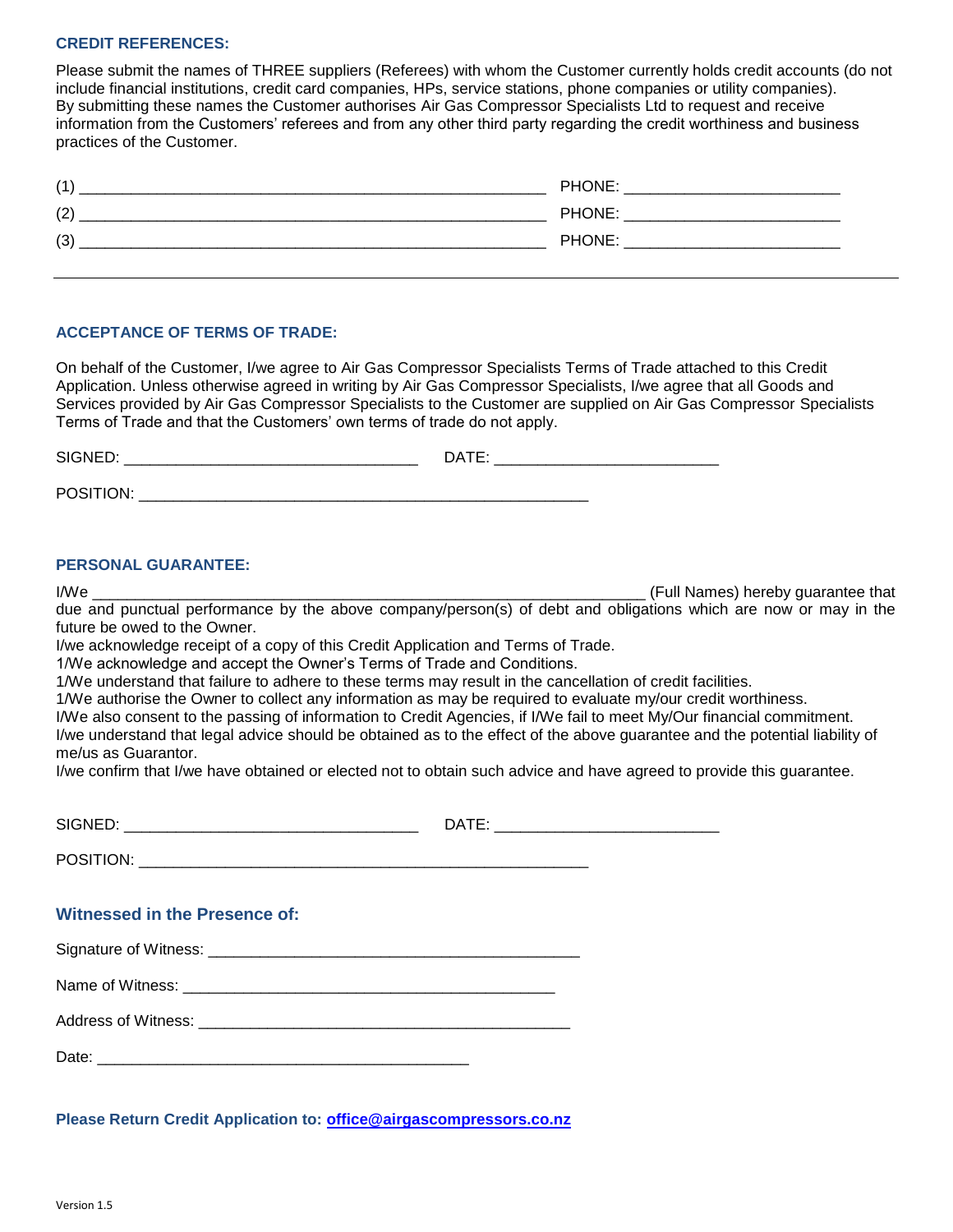#### **DEFINITIONS:**

#### In these conditions unless the context otherwise requires:

'Owner' means Air Gas Compressor Specialist Ltd.

'Customer' means the person, or company buying the goods /services from the Owner.

Products and/or services mean the products and/or services being purchased by the Buyer from the Owner.

Contract means the contract between the Owner and the Buyer for the purchase of the goods and or services.

Date of the contract means where the contract arises from a quotation given by the Owner,

- i. the date of acceptance of the order by the Owner; or
- ii. where the contract arises from a quotation given by the Owner, the date upon written notification of acceptance of the quotation is received by the Owner.

Contract price means the price of goods and or services, as agreed between the Customer and the Owner.

Person includes a corporation, association, firm, company, partnership or individual.

Quotation shall mean price on offer for a fixed term.

Manager is the companies appointed decision maker.

PPSA means the Personal Property Securities Act 1999.

The conditions set out below shall apply to all contracts for the Hire of Equipment and/or Supply of Goods and/or Parts and/or Services ("Equipment") between the Owner and the Customer and shall apply from the time of collection/delivery of equipment until the equipment is returned/collected in good condition and working order as set out in Clause 1-14.

All Equipment provided by the Owner to the Customer is supplied on the Owner's Terms and Conditions and the Customer's own terms of trade do not apply. These conditions shall not be modified, amended, waived, in whole or in part, unless otherwise agreed in writing by the Owner. These conditions replace and supersede all other terms and conditions, if any, previously in force between the Owner and the Customer.

#### **QUOTATION:**

The Customer may request a Quotation from the Owner setting out the price and quantity of the Goods and or Services to be supplied. If the Quotation is acceptable to the Customer, the Customer may place an order within an acceptable time frame as stated on the quotation, tender documents, work authorisation form or any other work commencement forms**,** unless otherwise agreed in writing by the Owner.

#### **ACCEPTANCE:**

If any instruction is received by the Owner from the Customer for the supply of products and/or services, it shall constitute acceptance of the terms and conditions contained herein. Upon acceptance of these terms and conditions by the Customer, the terms and conditions are definitive and binding.

#### **WORK COMMENCEMENT:**

The Customer acknowledges that any estimates as to the time frames for the commencement and completion of work, services or goods, are approximate only. The Owner will use all reasonable endeavours to ensure the goods, work, services is commenced and completed within the time frame specified but will not be liable for any delay or failure to do so. The Owner will not be responsible or liable for any delays caused by separate or nominated subcontractors or any other delays of any description. Should any delays occur the Customer agrees that all costs incurred by the Owner and resulting from such delays will be charged as a variation to the quoted price.

#### **VARIATIONS:**

The Owner reserves the right to add additional charges, over and above the accepted quotation payable by the Customer, if the contract exceeds the acceptable time frame as stated on the quotation, tender documents, work authorisation form or any other work commencement forms**,**  unless otherwise agreed in writing by the Owner.

#### **TERMS AND CONDITONS:**

These terms and conditions and any subsequent terms and conditions issued by the Owner shall apply to all orders for the goods and the services made by the Customer after the date and time at which these conditions are first delivered or sent by email or facsimile to, or otherwise brought to the notice of, any employee, staff member or representative of the Customer. It shall be the Customer's responsibility to ensure that these conditions are promptly brought to the attention of the appropriate staff of the Customer, and accordingly any order made by the Customer after the date and time described above in this clause shall be deemed to be an acceptance of these conditions.

#### **ACCOUNT:**

The amount shown as Debit balance of this account will be paid in full by the twentieth  $(20<sup>th</sup>)$  of the month following the date of purchase. Payment by cheque will not be treated as made if the cheque is subsequently dishonored by the Customer's bank. Interest of 5% per calendar month may be charged on the total sum payable on overdue accounts. In the case of default payments, bankruptcy, insolvency or the assignment by the Customer for the benefit of its creditors the entire outstanding debt owing shall become due and payable immediately at the option of the Owner. All costs (including solicitors/client basis) of recovering overdue amounts will be due and payable by the Customer.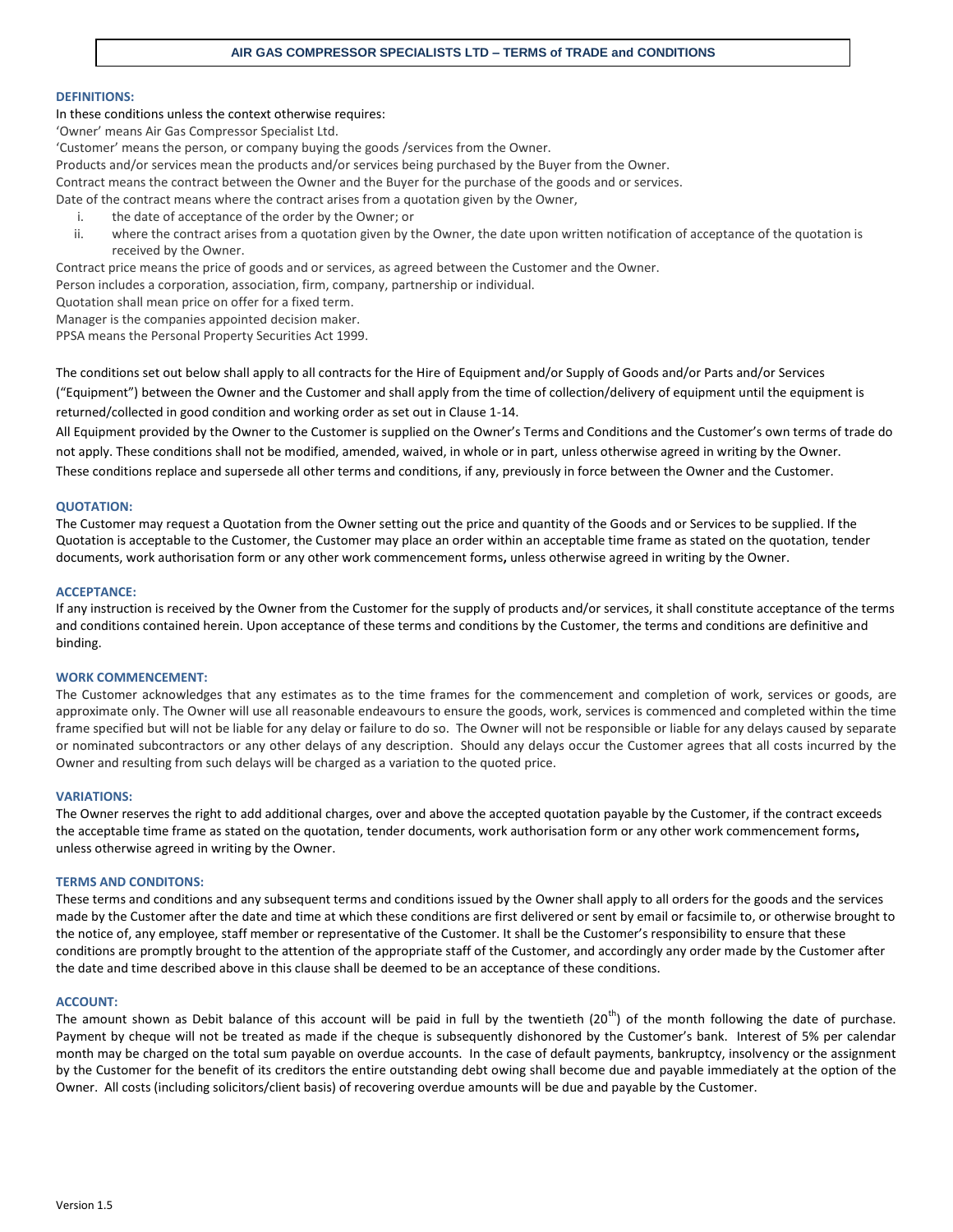#### **OWNERSHIP:**

Ownership in any Equipment supplied by the Owner shall not pass to the Customer unless and until all monies owed by the Customer to the Owner for both Equipment/Services and any Equipment/Services supplied to at any time to the Customer. Nothing in this condition shall prevent the sale by the Customer of the Equipment in the normal course of the Customer's business, but the Customer acknowledges that the proceeds of any such sale will be held in trust is a separate account for the Owner and that the Customer stands in a fiduciary relationship with the Owner

#### **REPOSSESSION:**

The customer acknowledges the right of the Owner or its representative or agent to enter any premises in which the Customer has stored such Equipment and to take possession of the Equipment if payment has not been made within the stipulated time, or the Customer has become bankrupt or, in the case of a body corporate a receiver or a liquidator is appointed, or the Customer have indicated that the Customer is unwilling or unable to pay for the Equipment.

#### **RISK:**

The Equipment shall be at risk of the Customer from the time the Equipment leaves the Owners premise.

#### **RETURN OF EQUIPMENT:**

No Equipment will be accepted for return without prior agreement by the Owner. Such agreement shall always be subject to receipt of Equipment free of freight charges to the Owner, in good order and condition and suitable for resale and returned within 14 days of receipt and the quotation of the relevant invoice number. A service charge may be applied to defray administrative and handling costs equal to 10% of the price of the procured Equipment returned, unless expressly waived by the company.

#### **PRICE:**

The Price shall be as indicated on invoices provided by the Owner to the Customer in respect of products and/ or services supplied; or

- 1.1 The Price shall be the Price of the Owner's current Price at the date of delivery of any goods.
- 1.2 Time for payment for the products and/or services shall be of the essence and will be stated on the invoice, quotation, tender documents, work authorisation form or any other work commencement forms. If no time is stated then payment shall be due prior, to delivery of any goods and or services.
- 1.3 The Customer agrees that the cost Price shall be determined by the Owner, and shall take into consideration "one-off" costs such as design and production.
- 1.4 The Owner reserves the right to implement a surcharge for alterations to specifications of products and or services after the order has been placed.
- 1.5 The Owner reserves the right to implement 'extra charges' for variation on goods, equipment, services after the order has been placed
- 1.6 Notwithstanding anything contained in this clause or the quotation, the price of the goods and/or services may be increased by the amount of any reasonable increase in cost of supply of the goods or services between the date upon which the quotation is delivered to the Customer and the date upon which the goods or services are supplied

#### **CHARGES:**

- 2.1 Equipment may be hired for a) daily, b) weekly, c) monthly, or e) as agreed to in writing. The "Hire Periods" are as defined in clause 2.2 certain Equipment may carry minimum hiring periods.
- 2.2 Hire Periods, Usage and Maximum periods of usage are: "Day/Daily" means up to 8hrs in any 24 hour period
	- "Week/Weekly" means 5 days
	- "Monthly" means 4 weeks unless a Calendar month is specified
	- "Minimum Period" is a period up to and not exceeding 8hrs from collection to return
	- "Standby" means not used/run; backup Equipment only
	- "Runtime" means the hrs/days the Equipment is being used/run
- 2.3 The hire period is reckoned from the date/time on which the Equipment leaves the Owner's premises until it arrives there again or this hire agreement is terminated pursuant to clause 3.11, 3.12 & 5.1, 5.2, 5.3
- 2.4 If the Equipment is used for more than 8 hours in a single day the Owner will charge extra hours at a pro rata or extra shift(s) rate unless otherwise agreed to in writing prior to the hire commencing.
- 2.5 The Owner will negotiate longer term hire periods, charge/daily rates. The period of hire and charge/daily rate must be confirmed by the Owner in writing prior to the hire commencing.
- 2.6 No allowance whatever can be made for the time during which the Equipment is not in use, unless special arrangements are made before and confirmed in writing. "Time out Not time used".
- 2.7 The Owner may accept a stand-down of the Equipment but this must be negotiated and agreed to in writing prior to the hire commencing
- 2.8 The hire charge will be solely as specified by the Owner and maybe changed by the Owner at its sole discretion by notifying the Customer in writing 7 days prior to any rate change taking effect.
- 2.9 The Customer shall pay as invoiced for the Hire Period for all materials used, loss and damage, waiver charges (if applicable), delivery/ removal costs, excess use / pro-rata charges, damage to or loss of the Equipment, cleaning costs (if any), default interest for late payment.
- 2.10 The Customer shall pay as invoiced for all servicing, maintenance and repair work
- 2.11 The cost of reconditioning Equipment blunted by use or rendered unfit for further service, without repairs, will be on-charged to the Customer and the Customer shall pay as invoiced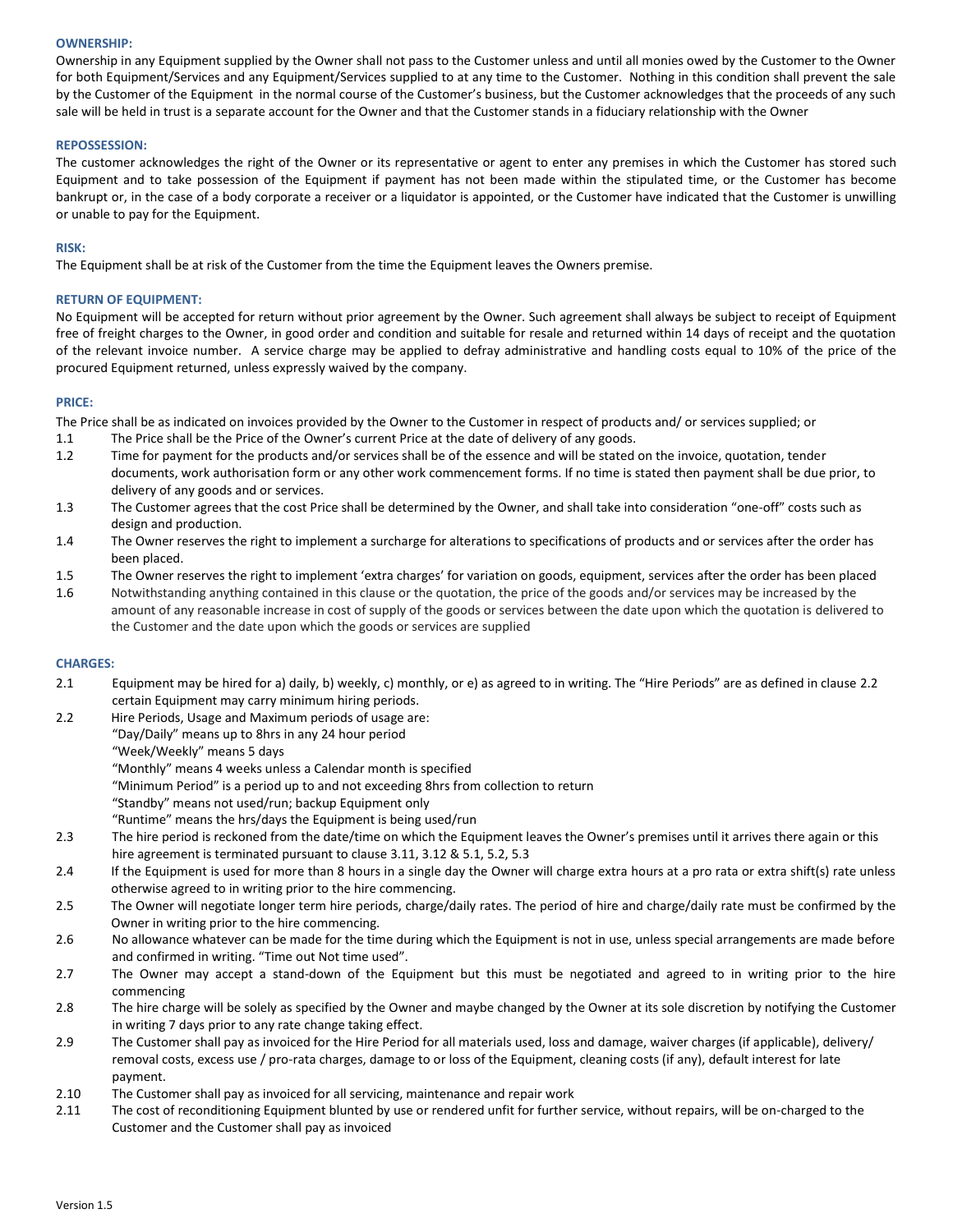#### **PAYMENT AND DEFAULT INTEREST:**

- 3.1 All charges are plus GST unless otherwise indicated.
- 3.2 For hire of Equipment, the Customer may be required to pay a deposit of not less than the estimated total charge
- 3.3 On return of the Equipment in good order and condition, the actual total charges will be calculated and the Customer will either pay or be refunded with the difference between the deposit and the total charge
- 3.4 For purchase of Equipment the Customer will pay the owner the agreed price. Risk passes on delivery of equipment.
- 3.5 Any agreed discount for charge account customers is claimable ONLY if the account is paid by the **20TH OF THE MONTH** following the date of the invoice.
- 3.6 The Customer must not make any claim for credit more than 14 days after the date of the invoice
- 3.7 Without prejudice to the Owners other remedies under these conditions at law or otherwise, the Customer will pay default interest at the rate of 5% per calendar month on all outstanding amounts from the end of the agreed Hire Period or from the 20<sup>th</sup> of the month from the date of invoice until all monies have been paid in full.
- 3.8 No credit shall be extended on overdue accounts.
- 3.9 The Customer shall pay to the Owner all costs and expenses incurred by the Owner in recovering money or in connection with the exercise or attempted exercise of any of its right or remedies under this contract including commissions and legal costs, solicitor and client basis.
- 3.10 The Customer must make all payments due under this contract without set-off or deduction of any kind.
- 3.11 Without prejudice to any other remedies the Owner may have, if at any time the Customer is in breach of any obligation (including those relating to payment), the Owner may suspend or terminate the supply of Goods and or Services to the Customer and any of its other obligations under the terms and conditions. The Owner will not be liable to the Customer for any loss or damage the Customer suffers because the Owner exercised its rights under this clause.
- 3.12 In the event that:
	- a. any money payable to the Owner becomes overdue, or in the Owner's opinion the Customer will be unable to meet its payments as they fall due; or
	- b. the Customer becomes insolvent, convenes a meeting with its creditors or proposes or enters into an arrangement with creditors, or makes an assignment for the benefit of its creditors; or
	- c. a receiver, manager, liquidator (provisional or otherwise) or similar person is appointed in respect of the Customer or any asset of the Customer; then without prejudice to the Owner's other remedies at law
	- d. the Owner shall be entitled to cancel all or any part of any order of the Customer that remains unperformed in addition to, and without prejudice to any other remedies;
		- and all amounts owing to the Owner shall, whether or not due for payment, immediately become payable.

#### **DELIVERY AND REMOVAL:**

- 4.1 Delivery and removal charge payable by the Customer is in addition to the Equipment costs
- 4.2 The Customer authorises the Owner to bring the Owners vehicle onto the place where the Equipment is to be used or is located to deliver and/or remove the Equipment either on the expiry of the hire period or on the breach by the Customer of any term in this contract.
- 4.3 The Customer indemnifies the Owner against any cost, claim, damage, expense or liability suffered or incurred by the Owner whether arising directly or indirectly from the Owners actions under this clause.
- 4.4 The Customer must make any requests for removal firstly by phone and then followed by email confirmation at the completion of the hire to the Owner.

#### **OWNERS RIGHT TO CANCEL:**

- 5.1 If the Owner believes the Equipment to be at risk for any reason whatsoever including but not limited to the manner of its use by the Customer or adverse weather or work conditions, or that the Customer is unable to, or might be unable to pay any hire charge or purchase price the Owner may take action as necessary to retake possession of the Equipment. Accordingly the Customer grants the Owner or will procure that the Owner is granted and irrevocable right and authority to enter at any time onto any place where the Equipment is situated or thought to be situated to remove the Equipment.
- 5.2 The Customer indemnifies the Owner against any cost, claim, damage, expense or liability suffered or incurred by the Owner whether arising directly or indirectly from the Owner exercising its rights under this clause or otherwise acting to recover any Equipment hired or monies payable by the Customer pursuant to this contract.
- 5.3 The Owner will not be liable to the Customer or any other person's for loss suffered or liability incurred arising from cancellation or repossession of the Equipment.

#### **NO ASSIGNMENT:**

6.1 This contract is personal to the Customer and is not capable of assignment whether in whole or part by the Customer.

#### **CUSTOMERS OBLIGATIONS:**

- 7.1 Pay all hire charges and other charges, fees, taxes, levies, duties and imposts that become due and payable under a hire agreement executed with the Owner.
- 7.2 Pay to the Owner any debts under the payment terms agreed to in these conditions of trading
- 7.3 Subject to clause 9 (INSURANCE) in the case of hired Equipment, the Customer is responsible for any loss or damage to the Equipment from the time the Equipment leaves the Owners premise until it is returned to the Owners possession.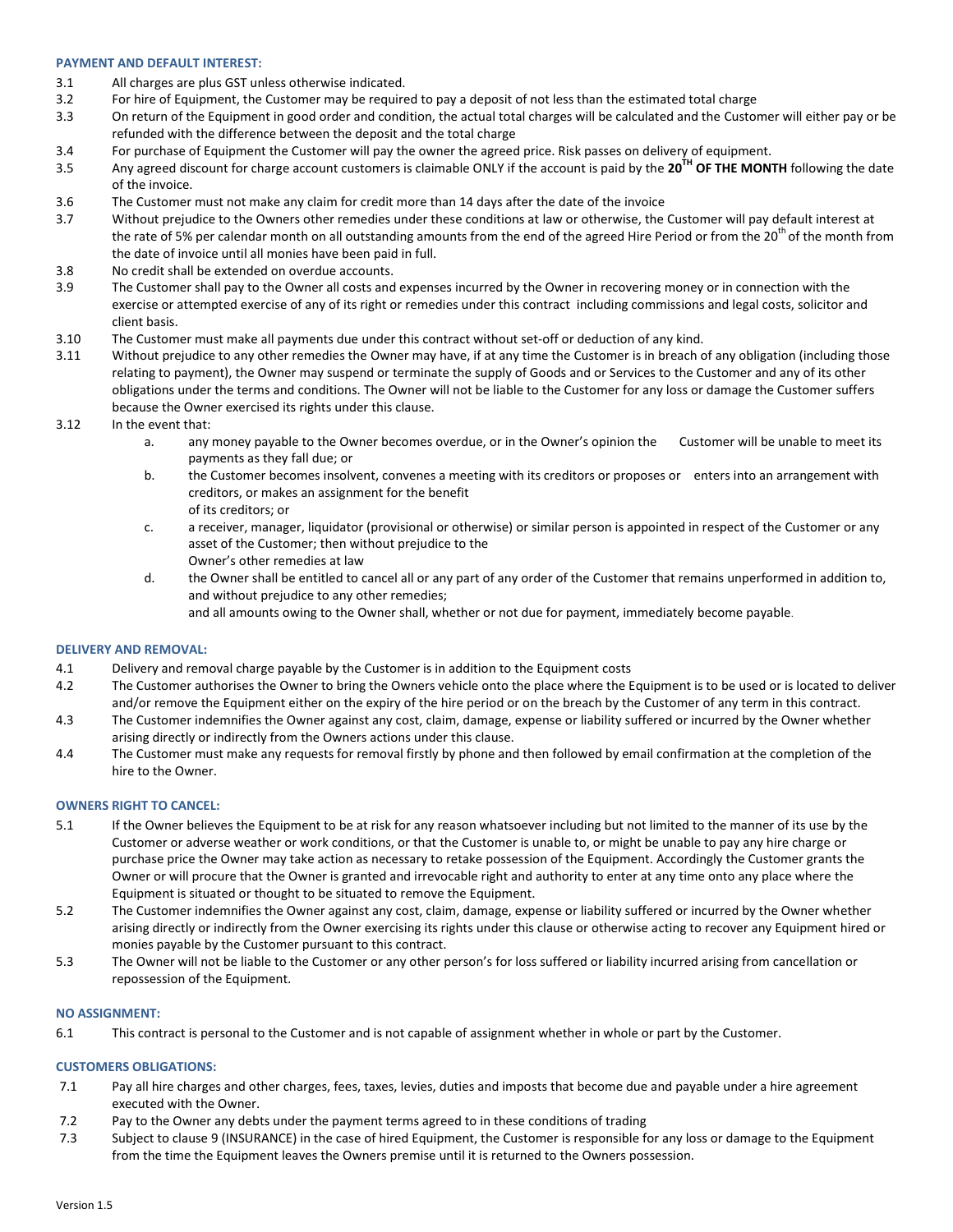- 7.4 The Customer shall notify the Owner in writing immediately if the Equipment is lost or damaged and shall follow all reasonable instructions of the Owner.
- 7.5 The Customer indemnifies the Owner for all losses, including any breach of any legislation, arising out of or in any way related to the use of the Equipment by the Customer and the Customer hereby warrants that the Customer holds insurance to cover the Customer's liabilities arising from or relating to the use of the Equipment.
- 7.6 The Customer indemnifies the Owner against the destruction or loss of the Equipment by any means or for any reason whatsoever, including lawful confiscation.
- 7.7 The Customer agrees that should any Equipment require maintenance and/or repairs and / or servicing shall be affected only by the Owner or its duly authorised agent at the cost of the Customer.
- 7.8 The Customer agrees that all such maintenance and/or repairs and / or servicing shall, (including by way of example the supply of all necessary parts, oils, grease and fuel) is at the cost of the Customer and additional to the Hire Charges.
- 7.9 In the case of damage to the Equipment, however caused, the Customer shall be responsible for and indemnify the Owner for the full cost of any repairs to restore the Equipment to the condition it was in at the time of the hire.
- 7.10 In the case of loss of the Equipment, however caused, the Customer shall be responsible for and indemnify the Owner for the full cost to the Owner of replacing the Equipment within a period of time agreeable to the Owner.
- 7.11 In addition the Customer shall be responsible for and indemnify the Owner for any loss of revenue suffered by the Owner due to the unavailability of the Equipment for hire and or sale due to loss or damage.
- 7.12 The Customer is responsible for:
	- a. Taking proper and reasonable care of the Equipment, if the Equipment is hired, return in good order and condition and
	- b. Satisfying themselves regarding the suitability and fitness for the purpose intended of hired items upon receipt of the items; and
	- c. Acknowledge that in no way has it relied on any verbal representations made by or on behalf of the Owner in respect of the Equipment, its purpose, performance or use.
	- d. Use the Equipment only for the purpose for which the manufacturer designed and intended it to be used.
	- e. Using the Equipment in a lawful manner with due regard to all laws and regulations pertaining to the use of such Equipment and regulations pertaining to the use of such Equipment; and
	- f. If the Equipment is hired, immediately notify the Owner by telephone upon occurrence of the following events:-
		- Movement of the Equipment from one location to another.
		- Breakdown or malfunction of the Equipment.
		- Failure of the Equipment to perform to specification.
		- Loss or damage to the Equipment.

If such notification is not received by the Owner, the Customer may be liable for any extra costs incurred by the Owner as a consequence.

- g. Be responsible for all daily maintenance routines as outlined in the manufacturers specifications or as in instructions provided by the Owner. These shall include but not be limited to checking the condition of and levels of
	- Batteries, oils, lubricants, coolants, drive belts and tyres and making any deficiencies good.
- h. Transport charges incurred at the request of the Customer will be to the Customer's account unless otherwise agreed in writing by the Owner.
- i. Clean the Equipment thoroughly at the conclusion of the hire. If the Equipment is not cleaned to the Owner's satisfaction, the Customer shall be liable for a cleaning fee charged by the Owner.
- j. Ensure the Equipment is securely stored when not in use.
- k. Any loss of or damage, abuse or vandalism to the Equipment, howsoever caused, reasonable fair wear and tear excepted. Such reasonable fair wear and tear is to be decided solely and completely at the Owner's discretion.
- l. Agree to indemnify and keep indemnified the Owner against any and all actions, suits, proceedings, claims, demands, costs and expenses howsoever incurred in relation to the Owner exercising its rights.
- m. Confirm with the Company the rates and charges applicable to the hire prior to the hire commencing.
- n. Except as permitted by the Consumers Guarantee Act 1993, not bring or threaten to bring claim against the Owner for loss or damage incurred or threatened against the Customer or arising directly or indirectly from the Customer's use of the Equipment; and
- o. Indemnifying the Owner against any claim made by any person against the Owner for any loss suffered or liability incurred arising directly or indirectly out of the Customer's use or possession of the Equipment.
- p. Any damage to the Equipment by any party other than the Owner; whether malicious, negligent or accidental
- q. The cost of repair or replacement of any Equipment which have been modified or altered in any way by any person other than the Owner.
- r. The repair or replacement of the Equipment where any action by the Customer or any person other than the Owner invalidates any warranty for the Equipment given to the Owner by its manufacturer or supplier and the Customer will pay to the Owner in relation to repair or replacement of the Equipment and any other loss suffered by the Owner.
- 7.13 The Customer warrants that all persons who use the Equipment shall be COMPETENT and QUALIFIED to use the Equipment, shall have received the correct training, shall use the Equipment in the manner it was designed to be used, and follow any directions from the Owner, local authorities, codes of practice or from the manufacturer of the Equipment relating to the use and control of the Equipment and person using said Equipment to the Health and Safety in Employment Act 1992 and all other relevant legislation.
- 7.14 If the Customer is not an individual, the person who signs for the Equipment on behalf of the Customer, warrants that they have the authority to bind the Customer and will, in any event, be personally liable for the performance of the obligations of the Customer.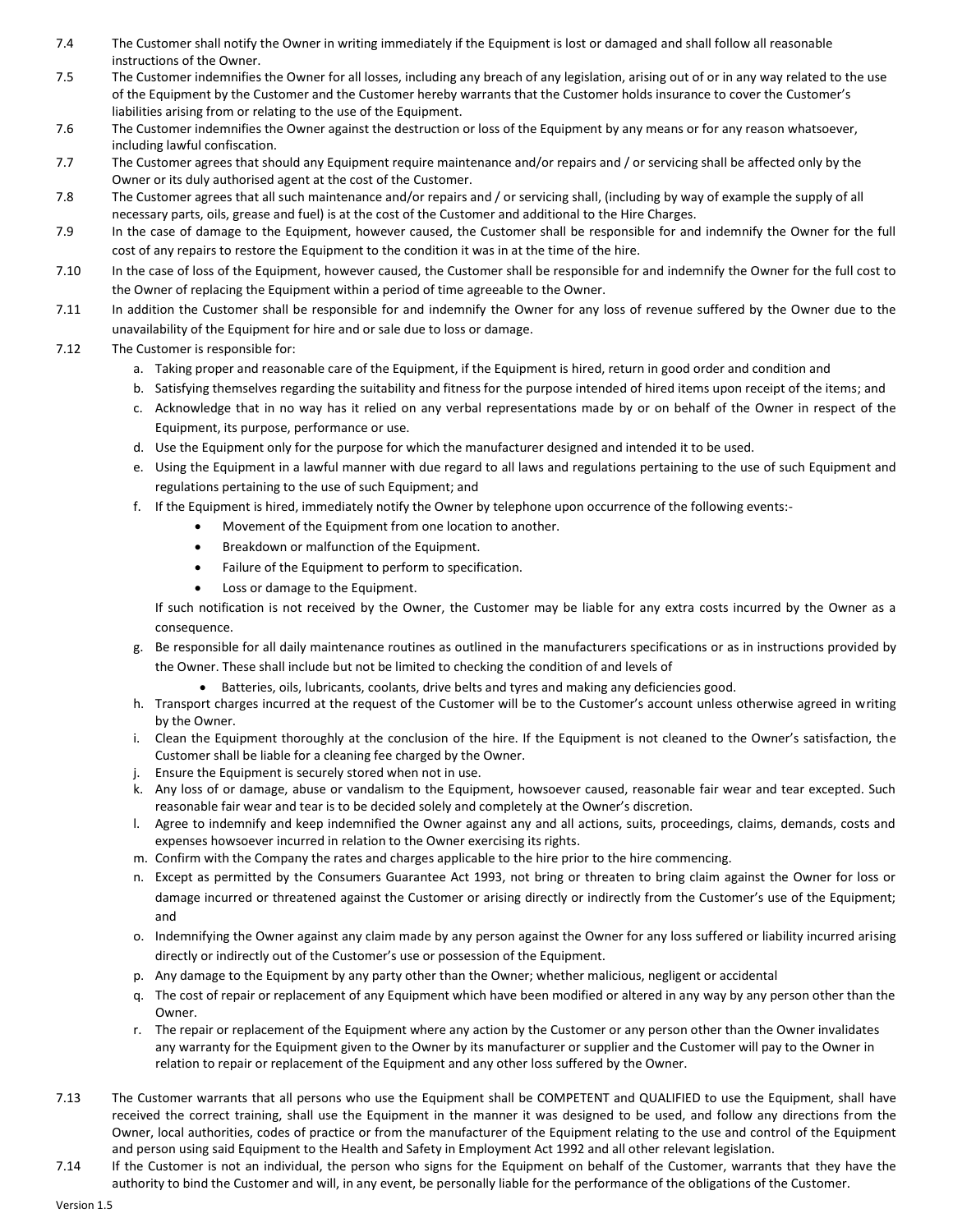#### **PERSONAL PROPERTIES SECURITIES ACT 1999 (PPSA):**

- 8.1 Hire or acquisition of Equipment may create a security interest in the Equipment. If so, the provisions of this clause 7 apply. All terms in this clause 7 have the meaning given in the PPSA and section references are sections to sections of the PPSA.
- 8.2 On the request of the Owner the Customer shall promptly execute any documents, provide all necessary information and do anything else required by the Owner to ensure that the security interest created under this contract constitutes a perfected security interest in the Equipment and their proceeds which will have priority over all other security interests in the Equipment.
- 8.3 The Customer will pay to the Owner all fees and expenses incurred by the Owner in relation to the filing of a financial statement in connection to this contract.
- 8.4 The Customer waives its rights under sections 114(1) a), 16, 117, 119, 120, (2), 121, 125, 129, 131, 132, 133, 134 and 148 of the PPSA.
- 8.5 The Customer waivers its rights to receive a copy of any verification statement relating to the Owner registering, changing or renewing any financing statement on the Personal Properties Securities Register.

#### **INSURANCE:**

- 9.1 The Equipment shall be at the sole risk of the Customer from the time the Equipment leaves the Owners site until return to the Owners site.
- 9.2 The Customer will affect full replacement insurance (with no depreciation) in the joint names of the Customer and the Owner against loss or damage however caused, and will provide proof of such insurance to the Owner upon request.

#### **LIMITATION OF LIABILITY:**

- 10.1 Except when the owner is in breach of a guarantee in terms of the Consumer Guarantees Act 1993, the Customer in entering into this contract acknowledges that in all other circumstances whatsoever the Owner shall not be liable for direct or consequential damage or loss or expense whatsoever and howsoever arising (whether in contact or in tort) including that resulting from the negligence of the Owner or arising by operation of law and whether suffered by the Customer and/or any third party for any amount that exceeds the amount actually paid by the Customer to the Owner pursuant to this contract.
- 10.2 If the Customer is acquiring Equipment for the purposes of a business as defined in the Consumer Guarantees Act 1993, the provisions of the act do not apply.
- 10.3 If the Customer is purchasing Equipment, then except as prohibited by law, all guarantees in respect of the Equipment, whether express or implied are excluded.
- 10.4 The Owner shall not, in any event, be liable to compensate the Customer, his servants, agents, or any third parties for direct, contingent, consequential, indirect, special, punitive or any other damages, howsoever caused, for any damage to property or injury to person, whether arising out of the use or operation of the Equipment or otherwise and whether arising under breach of warranty, contract, negligence, commission, omission (or advice), tort, strict liability or otherwise.

#### **ENVIRONMENTAL MANAGEMENT:**

- 11.1 The Environmental Management at any site on which the Owner's Equipment is used is the responsibility of the Customer.
- 11.2 In this regard the Owner disclaims responsibility for any infringements which occur related to breaches of Acts, Rules or Regulations pertaining to environmental pollution aspects such as noise, atmospheric, water, sewer, dangerous goods, waste disposal etc. The Owner is not liable for use or operation of Equipment or indirect or consequential loss.

#### **GENERAL:**

- 12.1 Headings are included for convenience and shall not affect the construction of this contract. The singular includes the plural and vice versa. Persons include incorporated and sub clause is a reference to a clause or sub clause hereof. A reference to Owner includes its servants and agents
- 12.2 If at any time any provision of this contract is or becomes illegal, invalid or non-enforceable in any respect under the law of New Zealand, neither the legal validity nor enforceability of the remaining provisions hereof shall in any way be affected or impaired thereby to the intent that this contract should be construed as if the provision or part thereof in question has been deleted.
- 12.3 Equipment purchased from the Owner remains the property of the Owner until paid for in full.
- 12.4 These conditions replace and supersede all other terms and conditions of hire, if any, previously in force between the Owner and the Customer.
- 12.5 Unless otherwise agreed in writing by the Owner, the parties agree that all Equipment supplied, including Services provided by the Owner to the Customer are supplied on the Owner's Terms and Conditions and the Customer's own terms of trade do not apply.
- 12.6 The parties acknowledge that these conditions constitute the entire agreement between the parties notwithstanding any previous negotiations and discussions or representations unless confirmed in writing by the Owner.
- 12.7 Failure by the Owner to insist upon strict performance of any of these conditions or to exercise in whole or part any at law rights that may accrue under these conditions shall not be deemed to be a waiver of any rights that the Owner may have and shall not be deemed to be a waiver of any further breach of these conditions.

#### **FORCE MAJEURE:**

13.1 The Owner shall have no liability for any consequence of delay or failure in carrying out the contract caused by force majeure.

#### **PRIVACY ACT 1993:**

14.1 If the Customer is an individual, this clause 14. applies. This contract collects personal information about you. The information is principally collected to evaluate the hire of equipment that you seek. The information is collected and held by the Owner. The failure to provide the information on the front of this contract may result in your application being declined or this contract subsequently being